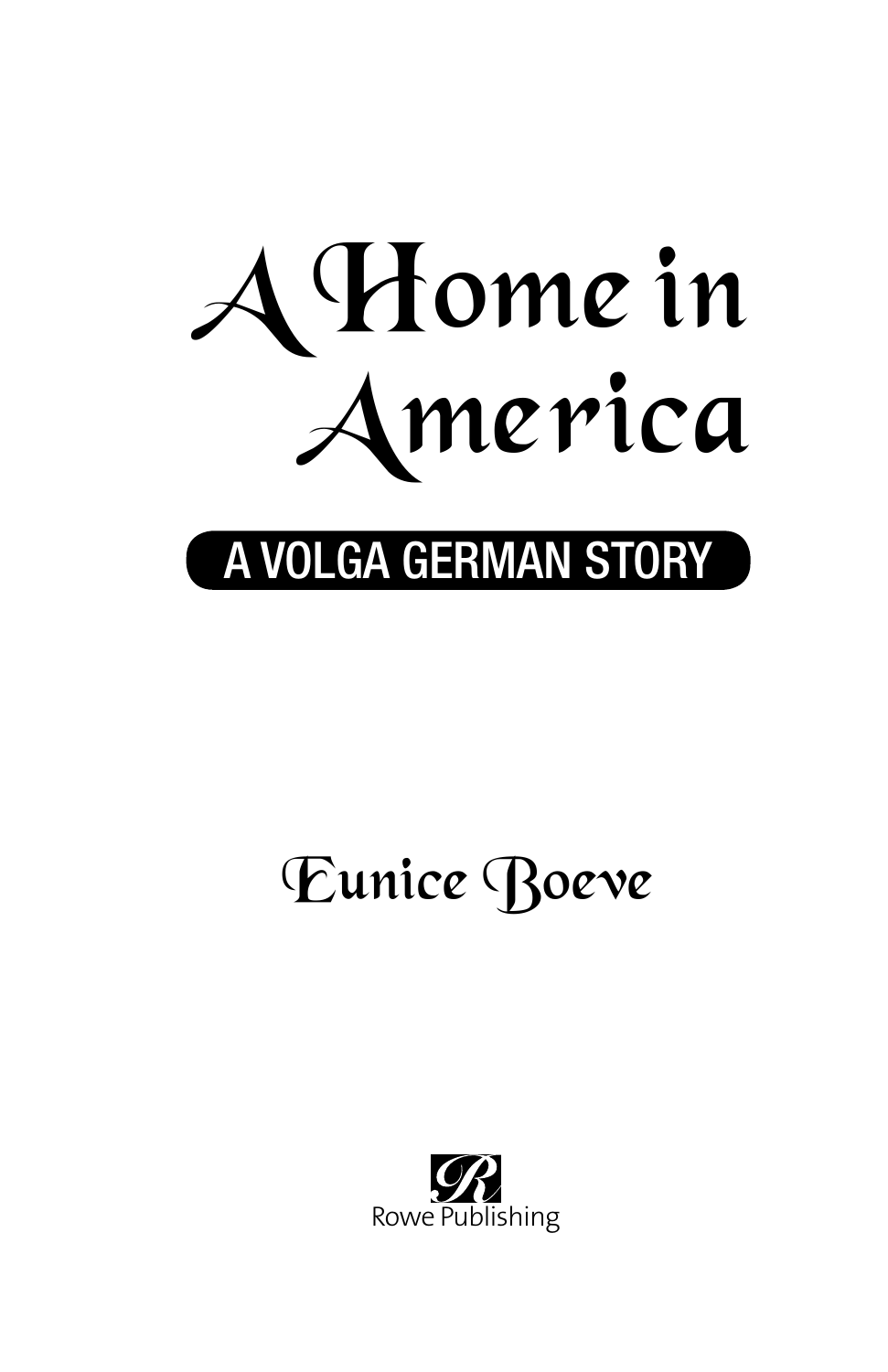Text copyright © 2017 by Eunice Boeve Cover Illustration copyright © 2017 by Julie Peterson-Shea All rights reserved.

#### ISBN 13: 978-1-939054-81-4 ISBN 10: 1-939054-81-8

No portion of this work may be used or reproduced in any manner whatsoever without written permission, except in the case of brief quotations embodied in articles and reviews.

This is a work of fiction. Names, characters, places, and incidents either are the product of the author's imagination or are used fictitiously, and any resemblance to actual persons, living or dead, businesses, companies, events, or locales is entirely coincidental.

#### 1 3 5 7 9 8 6 4 2

Printed in the United States of America Published by

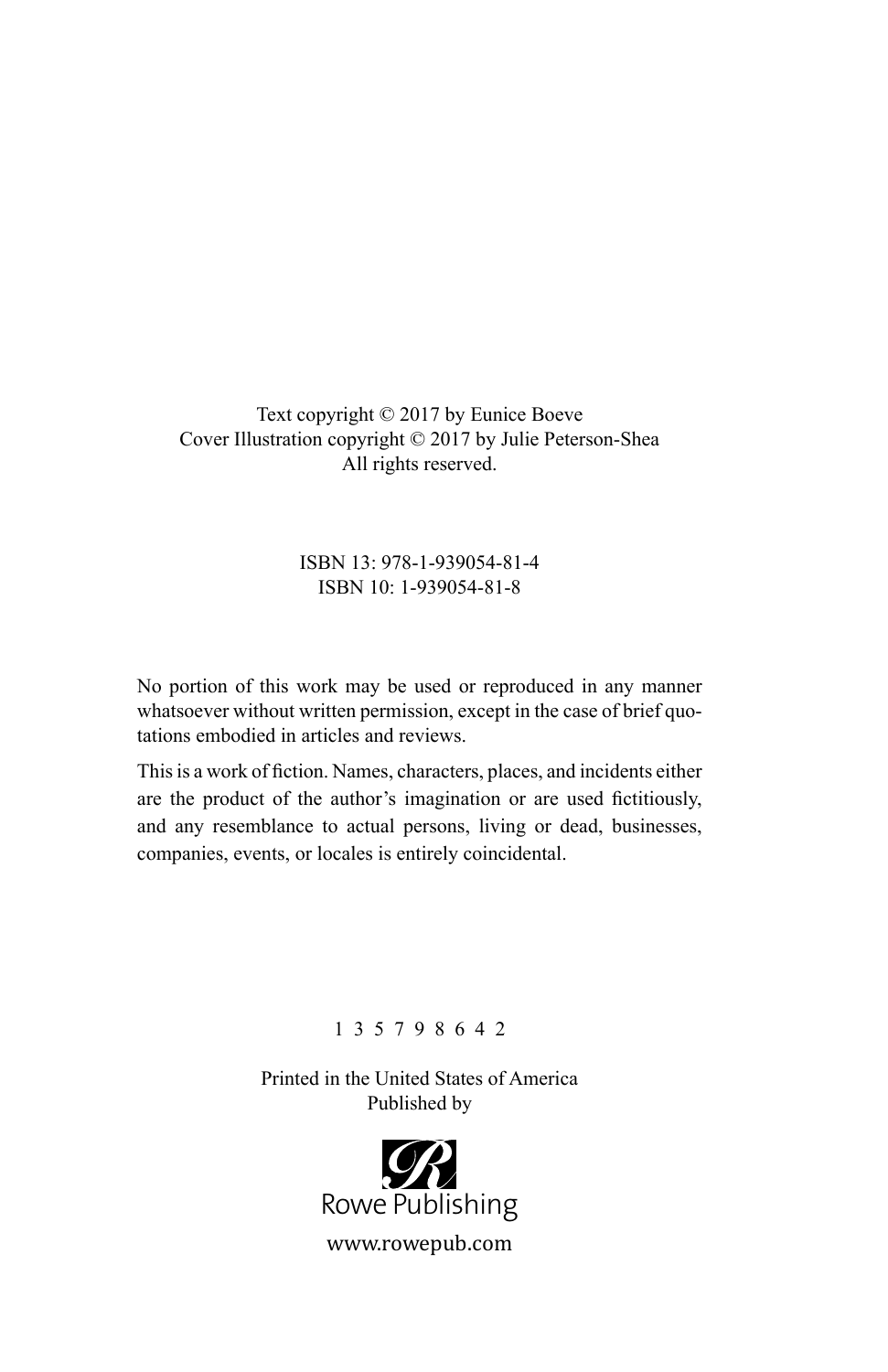### **CONTENTS**

- Chapter One — *Great-Grandmother's Child*
- Chapter Two — *America!*
- Chapter Three — *A Boy Named Michael*
- Chapter Four — *Great Grandmother and America*
- Chapter Five — *Sometimes Love Means Letting Go*
- Chapter Six — *Herding Geese*
- Chapter Seven — *Trading Houses*
- Chapter Eight — *Winter Miseries*
- Chapter Nine — *Decisions Made and Lives Changed*
- Chapter Ten — *A Life and A Death*
- Chapter Eleven — *We Say Goodbye*
- Chapter Twelve — *Trains and More Trains and the Baltic Sea*
- Chapter Thirteen — *Lice and Bedbugs*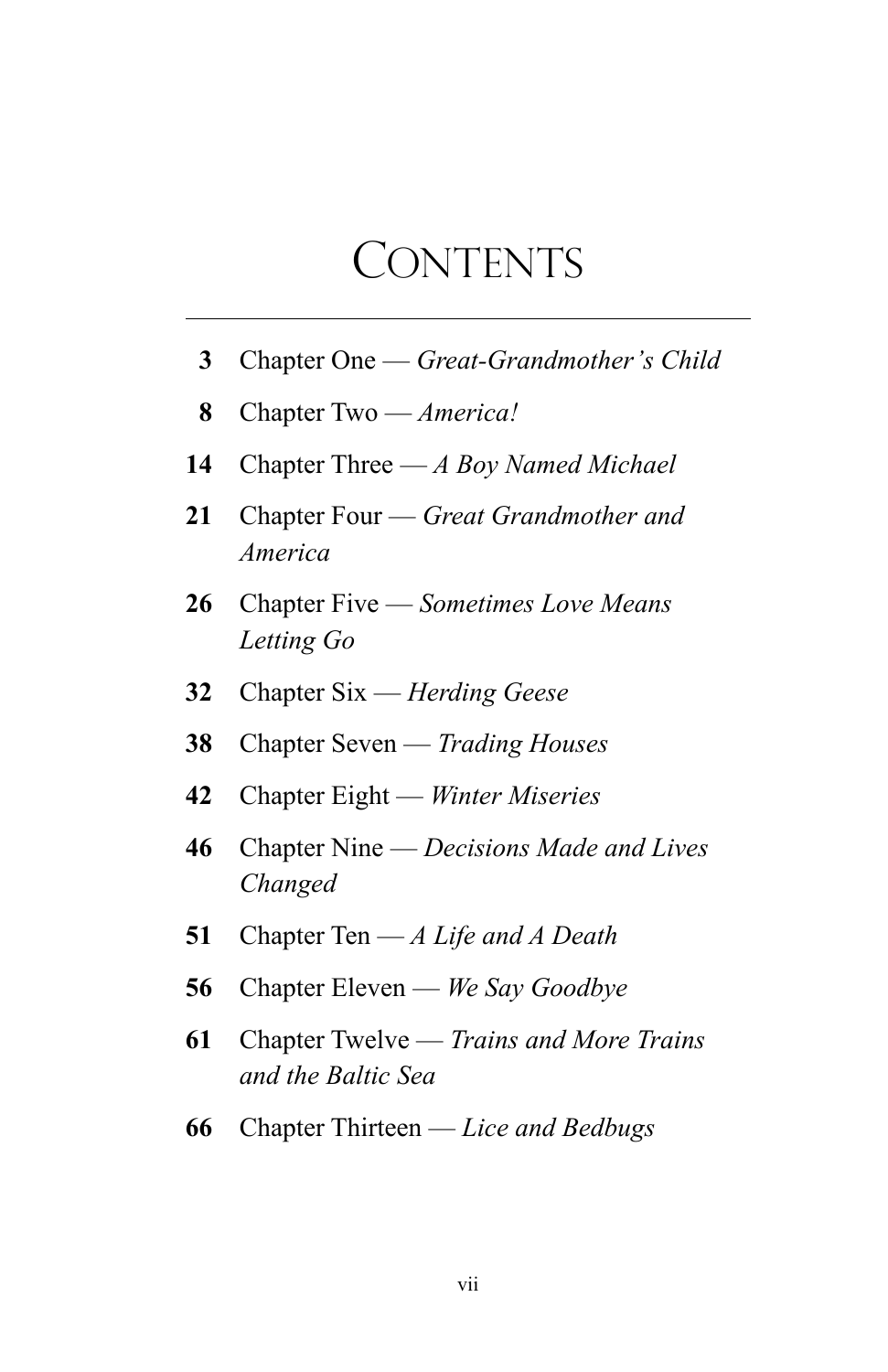- Chapter Fourteen — *Across the Ocean in Third Class*
- Chapter Fifteen — *Ellis Island*
- Chapter Sixteen — *Kansas, Our New Home*
- Chapter Seventeen — *Uncle Johann's Home in Herzog*
- Chapter Eighteen — *Peter Takes a Job*
- Chapter Nineteen — *American Presidents and Russian Dictators*
- Chapter Twenty — *The Farm*
- Chapter Twenty-One — *The Hired Hand*
- Chapter Twenty-Two — *School*
- Chapter Twenty-Three — *A New Teacher*
- Chapter Twenty-Four — *Clara Meyers*
- Chapter Twenty-Five — *Carl Goes to Herzog for Aunt Anna*
- Chapter Twenty-Six — *The Midwife*
- Chapter Twenty-Seven — *The Horses Come Home*
- Chapter Twenty-Eight Carl
- Chapter Twenty-Nine — *Peter*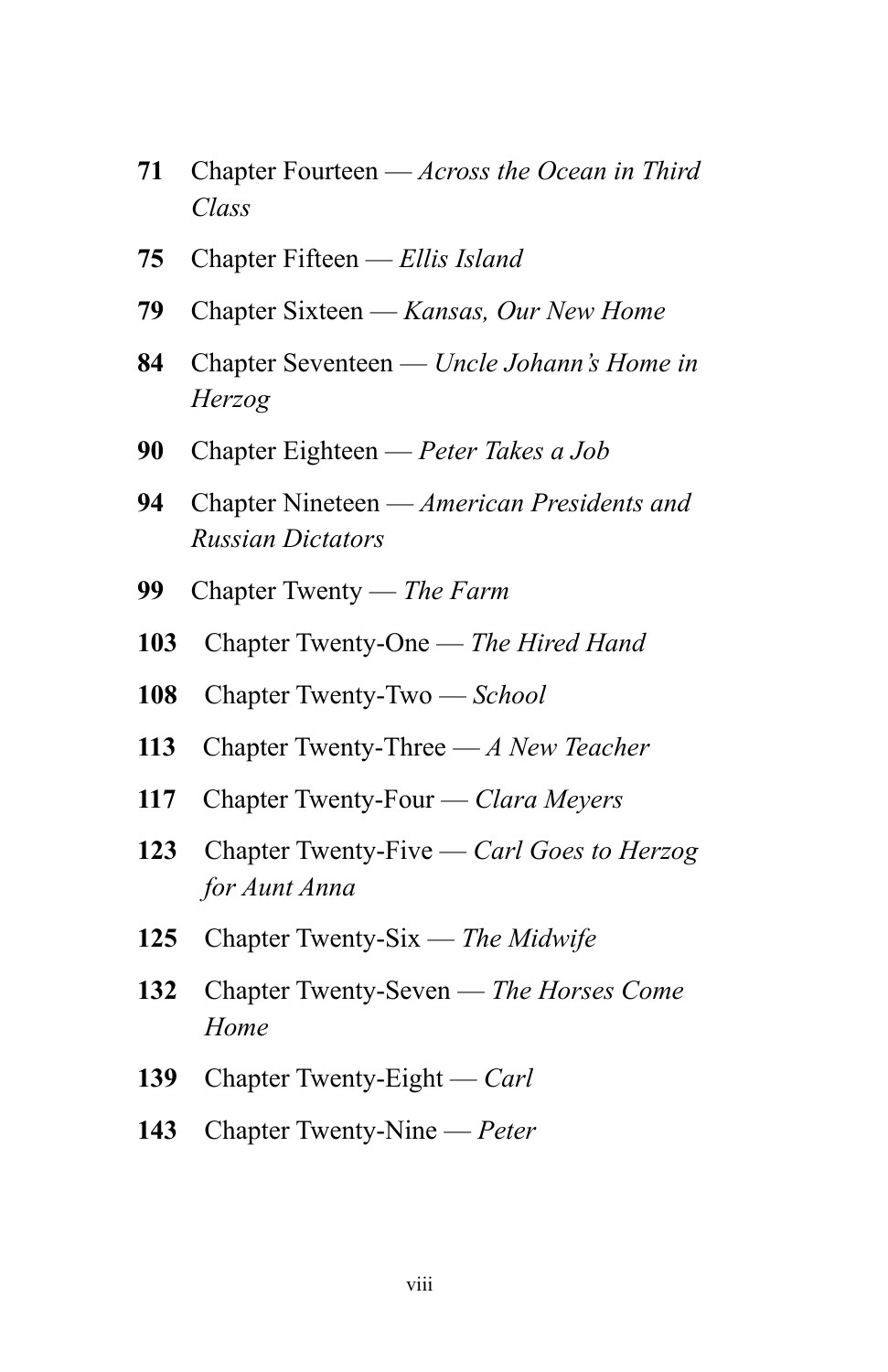*his story begins in the Volga River region of Russia, first settled in the mid 1760s, by history begins in the Volga Germany's people made destitute in their own country by wars and the ruling class. By grim determination, they carved a life out of the wild untamed land, but, as the years passed, and Russia begin to make demands, among them the threat of forced military service, many left the country. This is a fictional story based on oral and written accounts of those Volga Germans who immigrated to America.*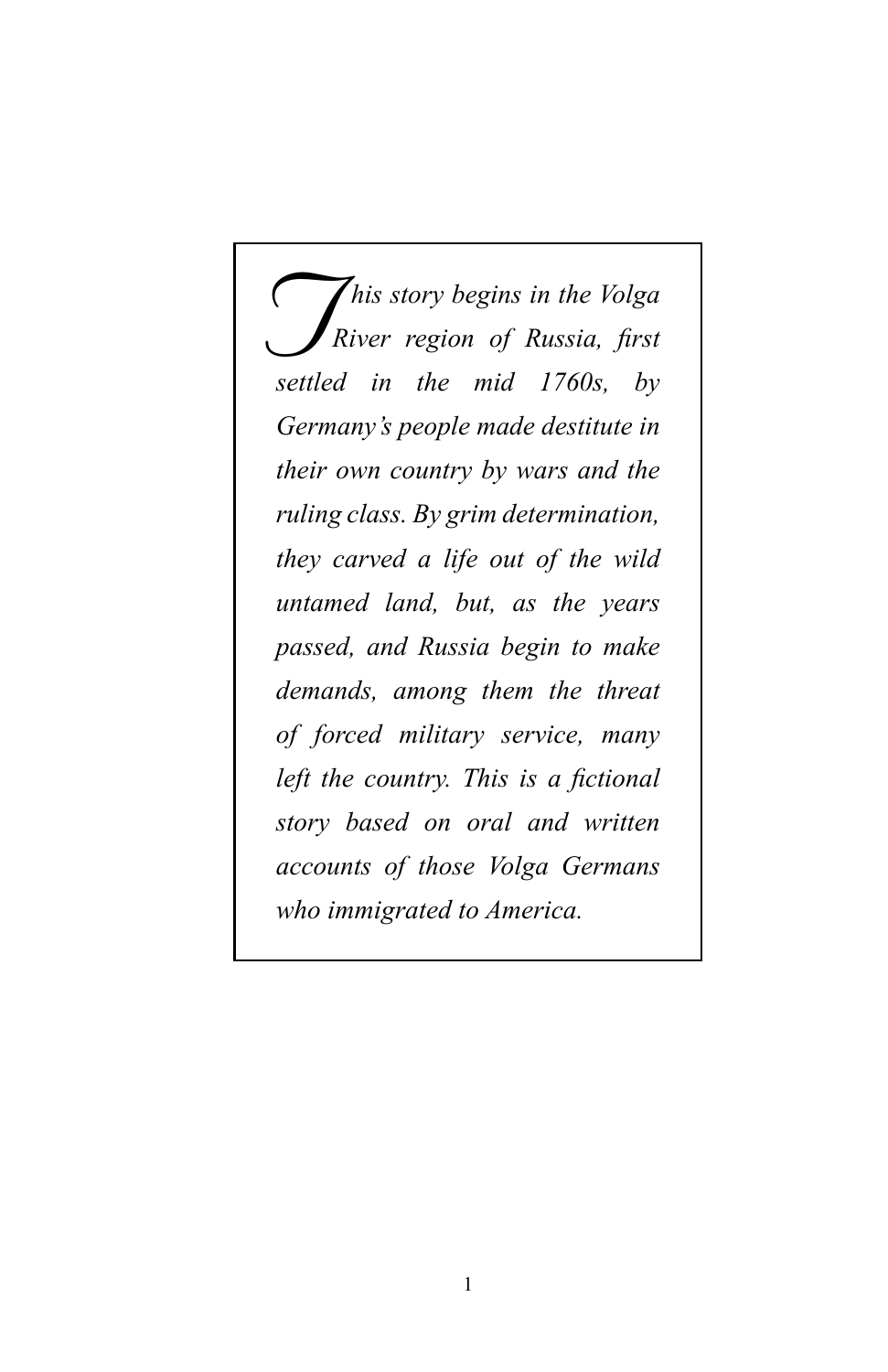## CHAPTER ONE Great-Grandmother's **CHILD**

I n a way I am my Great-Grandmother's child, more than Father's and, of course, more than my mother's, for she died when I was born twelve years ago, August 28 of 1880. Peter and Michael were just little boys then. Although Michael was too young to remember our mother, Peter remembers her a little and we envy him, even those few small memories.

Still I know we were lucky to have Great-Grandmother, for she was a good mother to us, and especially good for me. She has taught me all the ways of keeping house, while Peter and Michael, being boys, were soon trailing after Father. Then, two years ago, Leah and Father were married and she now manages our household. It is good we have her, because Great-Grandmother is now blind and too old and feeble to do the work needed to keep a house in order, and I'm too young.

My name is Eva Maria, the same as my mother's, but I'm called just Eva—except by Great-Grandmother.

"Come, Eva Maria," she says, now, "Let me see if you have that braid tight, so it won't fall out before hedtime<sup>"</sup>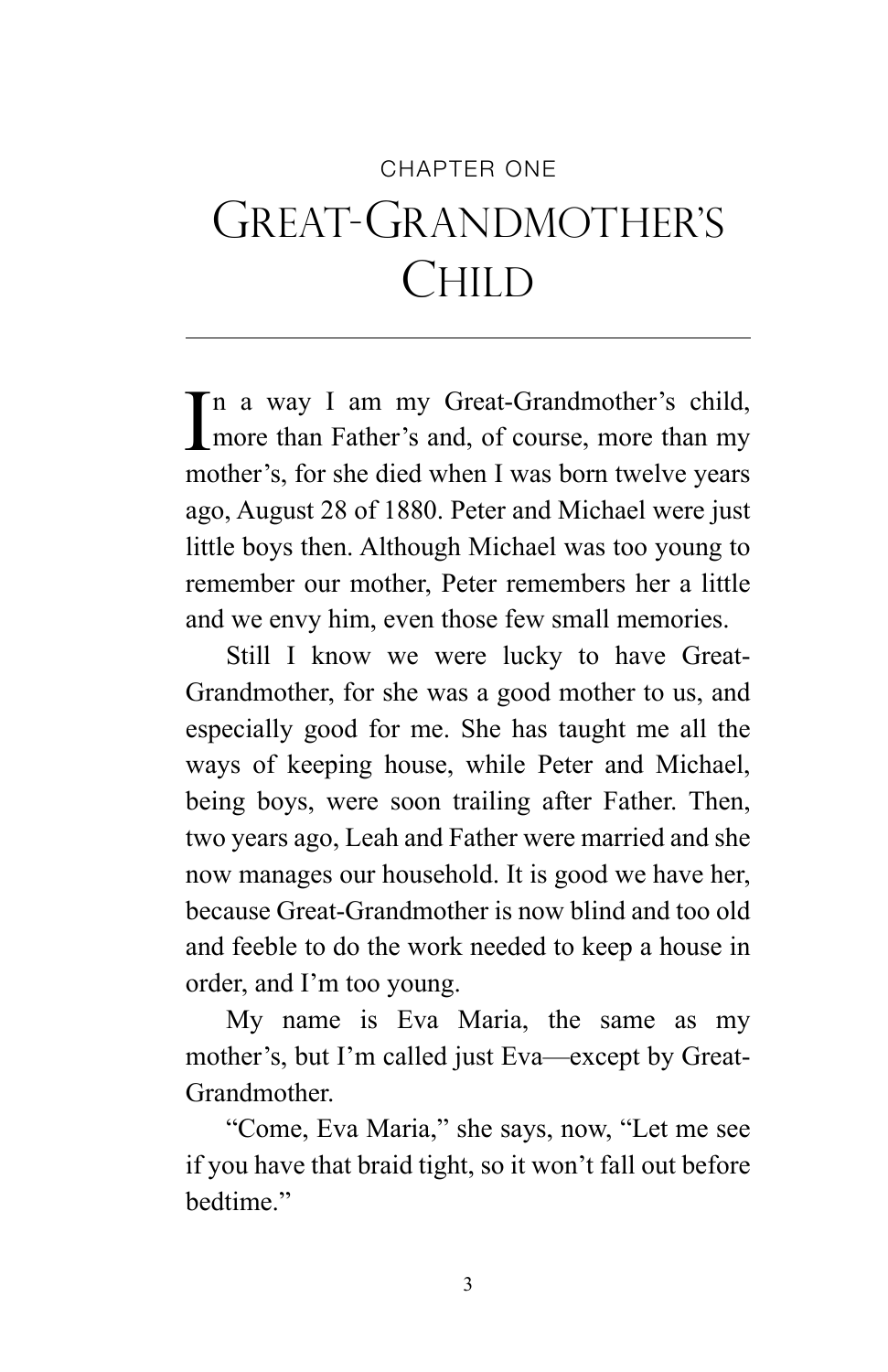"Yes Great-Grandmother," I say, smiling. Since she can no longer manage to braid the three thick strands of my hair into the fat braid that hangs down my back, her fingers misshapen and stiff, I do my own. But she always examines it when I'm finished. Now, near summer's end, my hair is nearly white, bleached out by long days in the sun. Great-Grandmother calls my hair flaxen.

"My hair was flaxen when I was a girl," she says, "my eyes as blue as yours."

I kneel on the floor beside her feather bed, my head bent so her gentle hands, old and thick-veined, can examine my braid.

"It is good," she says, and I raise my head to see her smile, slow and gentle, lips closed over toothless gums. Her sightless eyes, faded to a bluish-white, look at me as if she can see me.

I mention this to Leah, as we gather up the milk pails and step out into the early morning darkness. She looks at me and says, "She sees you, Eva, but it is with her heart and the eyes of memory."

Although darkness shadows her face, I hear the softness in her voice and I know she is smiling.

Father and Leah married after her husband died of a long sickness. Leah is ten years younger than Father and has no children. We like her very much, for she is kind and gentle and fits into our family as if she has always been here. Father says our mother would have liked her too.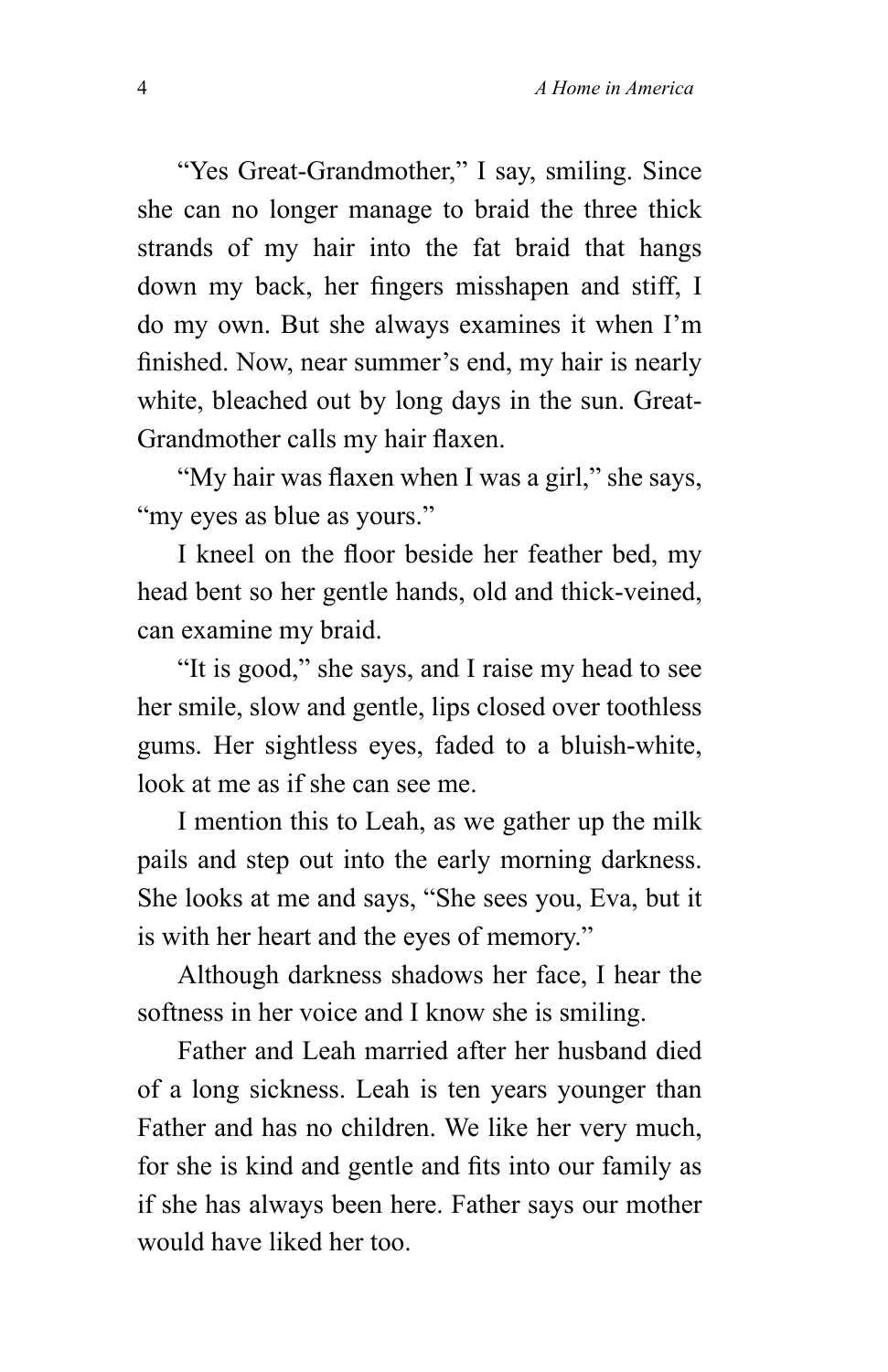"We all change on the outside as time passes," Leah says now, "but we are still us inside—even Great-Grandmother. Although she is ninety-two, blind, and no longer able to do the work we now do, she is still Maria Mueller—still herself inside."

I think of my friend Mia whose grandmother is not nearly as old as Great-Grandmother, but doesn't know anyone anymore, not Mia, or even Mia's father, her own son. "Is Mia's grandmother still herself inside?" I ask.

"Perhaps it is like sleeping and dreaming," Leah says. "We do not know ourselves then."

She sighs. "I think she will wake to her true self when she passes from this world."

At the cow shed, Leah picks up a milking stool and says, "We are blessed that Great-Grandmother knows us still, even if she cannot see us. She knows our voices, and her memory is still very good."

I like that Leah says just Great-Grandmother, not your Great-Grandmother. I remember at the wedding, she looked at all of us, including Great-Grandmother, and quoted from the Bible, a passage from the Book of Ruth, the part that says, *Thy people shall be my people. Where thou goest, I will go. Where thou lodgest, I will lodge.*

"Mai says her family hopes to leave for America next summer. She says her grandmother will go live with Mai's uncle, the oldest son who is too old for Russia to take into the military. Mia says it makes her sad to think of never seeing them again."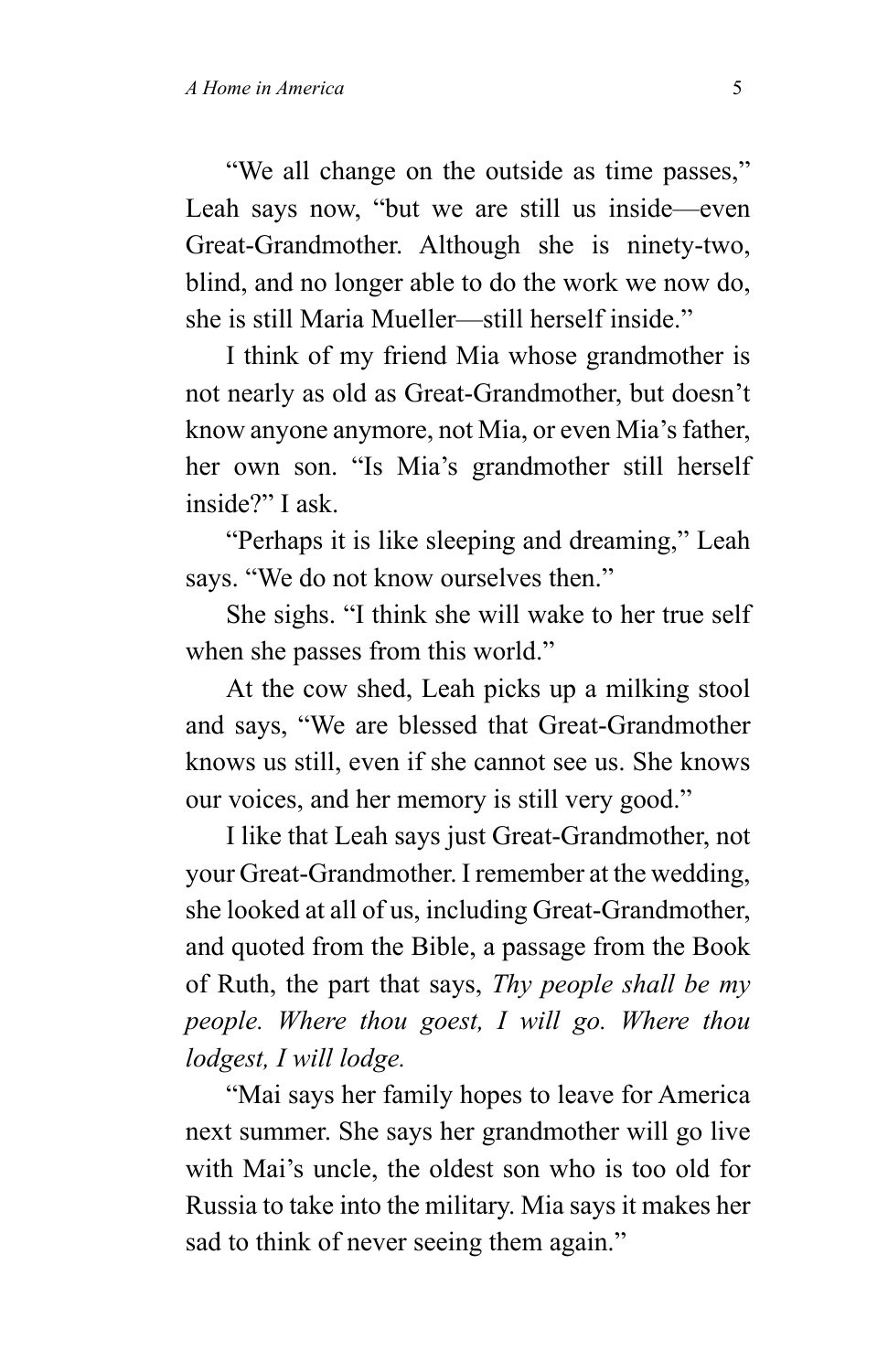I think of Great-Grandmother—of leaving her, and I say to Leah, "I'm glad we are not going to America."

Leah says nothing.

The cows are eager to be milked for they want to go with old Heinrich and the rest of the village cows to pasture. He stays with them all day and brings them back to the village for the evening milking, and where they will be safe through the night from hungry wolves.

Leah finishes milking her cow first. She leaves the pail for me to bring to the house with mine, and hurries back to get Great-Grandmother up and breakfast ready.

Father and my brothers are also out in this quiet darkness before dawn. They send our horses with Alex Herrman who takes all the villagers' horses to pasture each day. Alex is young, only fourteen, but a capable boy and his horse is well-trained. Father speaks highly of him.

Father and Peter clean the barn and the cow shed each morning. They add the manure, dropped by our horses and cows in the night, to the growing pile beside the barn. Later we will mix it with water and straw and spread it out to dry. When it is dry and odorless, it is cut it into blocks and stacked for use in our cooking and heating fires.

Michael is bringing up water from the pond the early day villagers made by making a dam in the